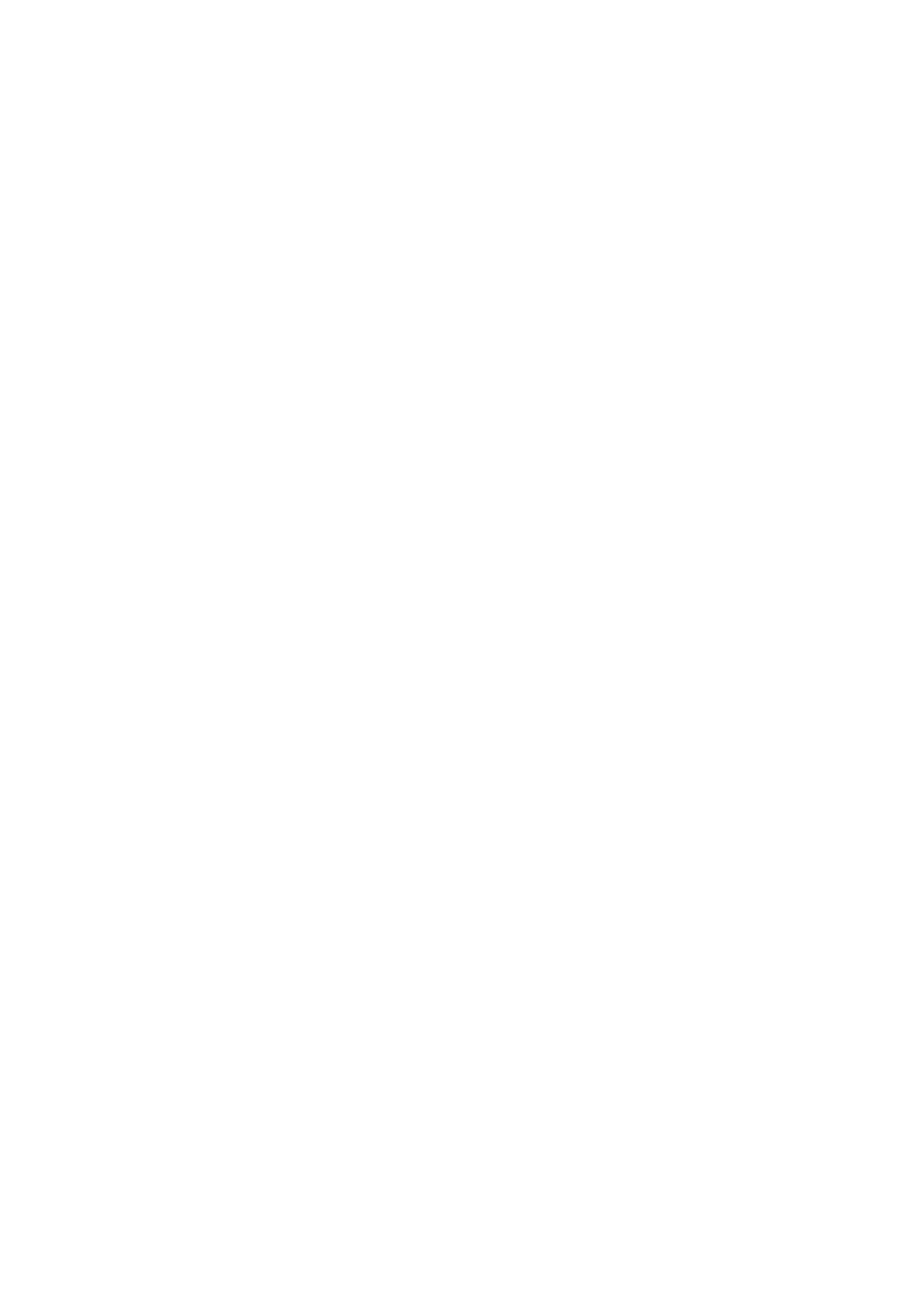Good morning and welcome to the Banco de España for our III Seminar in Economic History.

The Seminars in Economic History organised by the Banco de España were launched three years ago, in 2015. The first one was held on the occasion of the retirement of Pedro Tedde de Lorca, who for many years was the member of the Directorate General of Economics and Statistics in charge of the Economic History programme and that, by the way, has been recently elected as a member of the Spanish Royal Academy of History.

Last year, in October, we celebrated the second edition of the Seminar.

The main purpose of these seminars is to bring together economic historians from academia and economists from the Bank to engage in research into economic episodes of the past with relevance for the economic problems of today.

For many years the Banco de España has devoted substantial resources to research in economic history. This tradition goes back to the mid-1960s when a project was launched to publish, in one volume, a series of essays tracing the origin and development of the Banco de España, one of the oldest banks of issue, originally established in 1782 as "Banco de San Carlos". The result was *El Banco de España. Una historia económica* and *Ensayos sobre la economía española a mediados del siglo XIX,* both published in 1970.

A few years later, a group of researchers: Rafael Anes, Carlos Fernández Pulgar, Diego Mateo del Peral, Pedro Tedde and Gabriel Tortella, undertook a far-reaching project on the history of the Spanish banking system. The result was *La banca española en la Restauración,* published in 1974.

Since then, a number of books have been published by the Bank of Spain, sometimes in collaboration with commercial editors. To mention just two of these books: *El Servicio de Estudios del Banco de España, 1930-2000*; and *Un siglo de historia del sistema financiero español* (in Spanish and English). Moreover, the early history of the Bank has been covered by three volumes written by Tedde de Lorca: *El Banco de San Carlos (1782-1829)*; *El Banco Español de San Fernando, 1829-1856*; and *El Banco de España y el Estado liberal, 1847-1874*.

The Banco de España has also shown its interest in Spanish economic history through its annual research grants programme, financing the collection of *Estudios de Historia Económica* (or, in Banco de España parlance, "the red books"). There are now 72 of these studies, the first ones dating back to 1980. The aim of the Banco de España with this collection is to disseminate economic history papers written by its own staff or by researchers to whom it has awarded grants, in order "to enhance knowledge of Spanish economic history, paying particular attention to quantitative aspects". A detailed review of the collection shows that both Spanish and foreign historians have collaborated in the project, covering an agenda that includes modern and contemporary issues. Although the collection is open to all kinds of quality research, monetary and financial topics predominate.

Now, I would like to say a few words about our library, which has played a key role in our economic history studies and research. It was set up in 1931, and from the first half of the 1970s professor Rojo promoted the formation of a highly specialised library, stepping up the acquisition of new collections and the modernisation and expansion of its services.